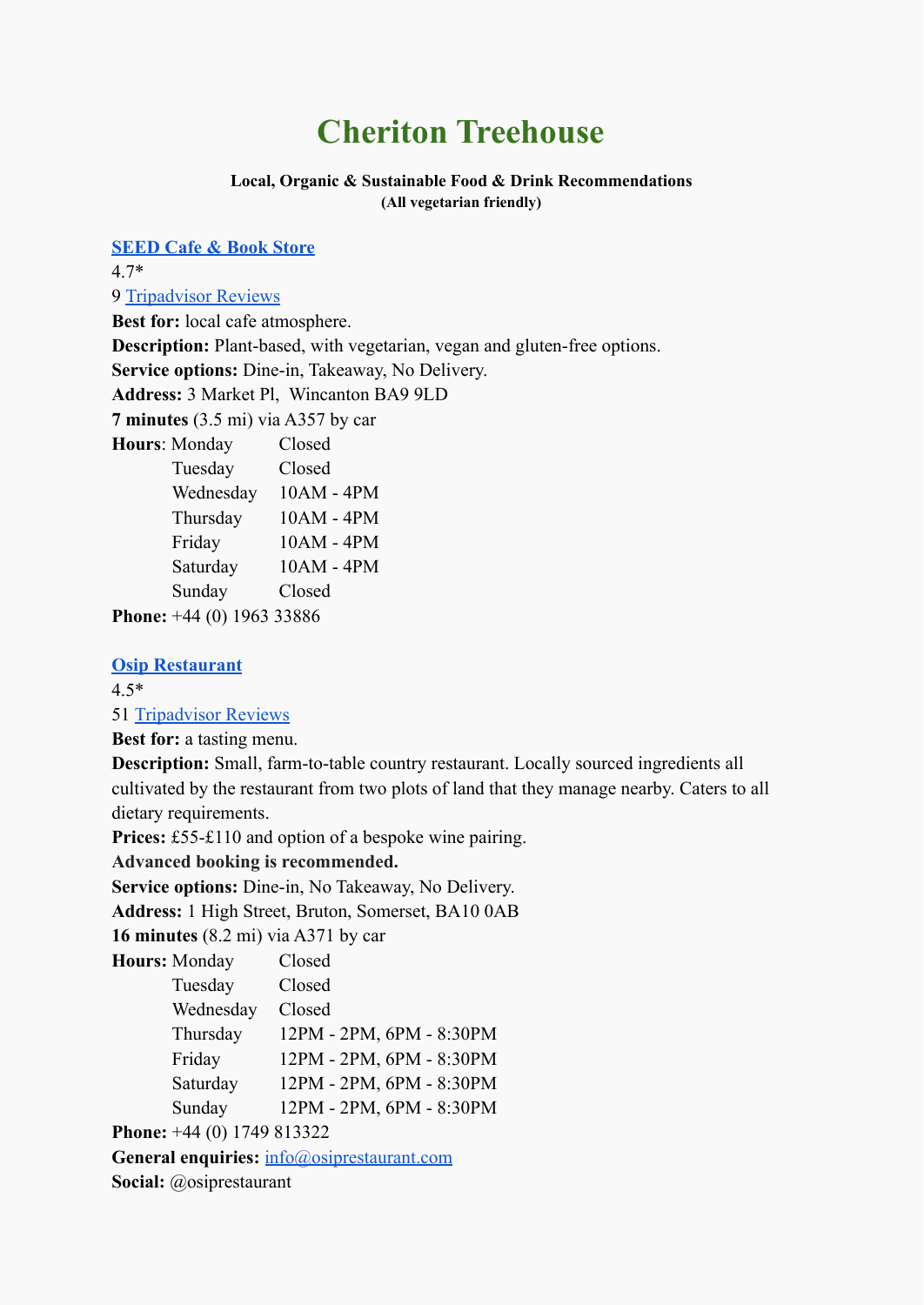# **Merlin Labron-Johnson:** merlinlabronjohnson.com

**[28 Market Place](https://28marketplace.co.uk/)**

4.5\*

79 [Tripadvisor Reviews](https://www.tripadvisor.com/Restaurant_Review-g504140-d19761608-Reviews-28_Market_Place-Somerton_Somerset_England.html#REVIEWS)

**Best for:** city sophistication in the countryside.

**Description:** Modern restaurant, bakery and wine shop with a menu that is designed to reflect the local environment and the seasons. Locally sourced products (located within 2 miles) - from producers who all have a strong sustainability program.

**Prices:** A La Carte mains from £19.50.

Sunday Lunch: two courses £34, three courses £40.

**Advanced booking is recommended.**

**Service options:** Dine-in, Takeaway, No Delivery.

**Address:** 28 Market Place, Somerton, TA11 7NB, UK

**25 minutes** (19.9 mi) via A303 by car

**Hours:** Monday Closed

| Closed     |                        |
|------------|------------------------|
| 6PM - 11PM |                        |
| 6PM - 11PM |                        |
|            | 12PM - 4PM, 6PM - 11PM |
|            | 12PM - 4PM, 6PM - 11PM |
| 12PM - 4PM |                        |
| Monday     | Closed                 |
| Tuesday    | Closed                 |
| Wednesday  | Closed                 |
| Thursday   | Closed                 |
| Friday     | 5PM - 8PM              |
| Saturday   | $5PM - 8PM$            |
| Sunday     | 12PM - 4PM             |
|            |                        |

**Phone:** +44 (0) 1458 333444

General enquiries: [enquiries@28marketplace.co.uk](mailto:enquiries@28marketplace.co.uk)

# **[At The Chapel](https://atthechapel.co.uk/)**

4\*

986 [Tripadvisor Reviews](https://www.tripadvisor.com/Restaurant_Review-g1469149-d1863265-Reviews-At_The_Chapel_Restaurant-Bruton_Somerset_England.html)

**Best for:** a romantic dinner.

**Description:** Modern restaurant, bakery and wine store that brings a relaxed Mediterraen approach to British food using only the best west country fresh produce.

**Advanced booking is recommended.**

**Service options:** Dine-in, Takeaway, No Delivery.

**Address:** At the Chapel, 28 High Street, Bruton BA10 0AE

**16 minutes** (8.3 mi) via A371 by car

**Hours:** Monday 8AM - 8PM

Tuesday 8AM - 8PM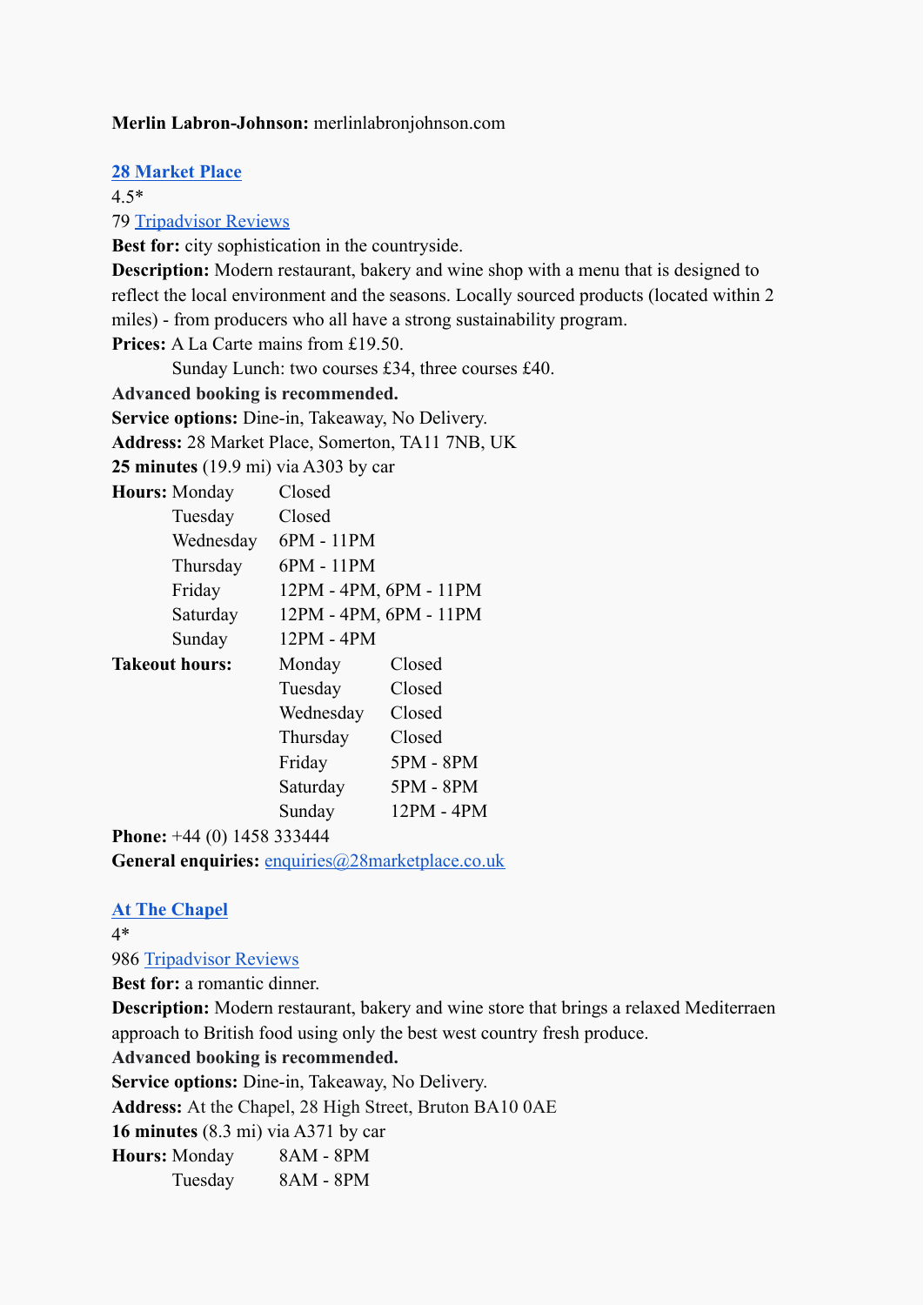| Wednesday                           | 8AM - 8PM |
|-------------------------------------|-----------|
| Thursday                            | 8AM - 8PM |
| Friday                              | 8AM - 8PM |
| Saturday                            | 8AM - 8PM |
| Sunday                              | 8AM - 8PM |
| <b>Phone:</b> $+44$ (0) 1749 814070 |           |

**General enquiries:** mail@atthechapel.co.uk

# **[The Ethicurean](https://theethicurean.com/)**

5\*

4 [Tripadvisor Reviews](https://www.tripadvisor.com/Restaurant_Review-g1077114-d3188676-Reviews-The_Ethicurean-Wrington_Somerset_England.html)

**Best for:** celebrating the seasons.

**Description:** A Victorian walled garden set against the backdrop of the Mendip Hills. Inspired by their surroundings, with ingredients sourced from the garden and beyond its walls, The Ethicurean team serve ethically conscious delicious, nourishing food, complemented with intriguingly wild drinks.

**The Ethicurean Experience:** £130 per guest (Service & VAT Included) - Welcome broth, arrival drink, several snacks, freshly baked bread & ferments, multiple savoury courses, dessert, petit fours, hot drink & fireside sweet treats.

**The Ethicurean Lunch:** £60 per guest (Service & VAT Included) - Freshly baked bread & butter, several courses & sweet treats.

**Advanced booking is recommended.**

**Service options:** Dine-in, Takeaway, No delivery.

**Address:** The Ethicurean, Barley Wood Walled Gardens, Long Lane, Wrington, Bristol BS40 5SA

**1 hour 5 minutes** (34.9 mi) via A371 by car

| Hours: Monday | Closed        |
|---------------|---------------|
| Tuesday       | Closed        |
| Wednesday     | 5PM - 11:30PM |
| Thursday      | 5PM - 11:30PM |
| Friday        | 5PM - 11:30PM |
| Saturday      | 5PM - 11:30PM |
| Sunday        | 12PM - 5PM    |
|               |               |

**Phone:** +44 (0) 1934 245888

**General enquiries:** info@theethicurean.com **Social:** @theethicurean

# **[Castle Farm](https://www.castlefarmmidford.co.uk/)**

4.5\* 121 [Tripadvisor Reviews](https://www.tripadvisor.com/Restaurant_Review-g186370-d12186505-Reviews-Castle_Farm_Midford-Bath_Somerset_England.html)

**Best for:** lunch on an organic farm.

**Description:** set in the beautiful Midford Valley enjoy locally and sustainably sourced food and drink.

**Prices:** lunch mains from £10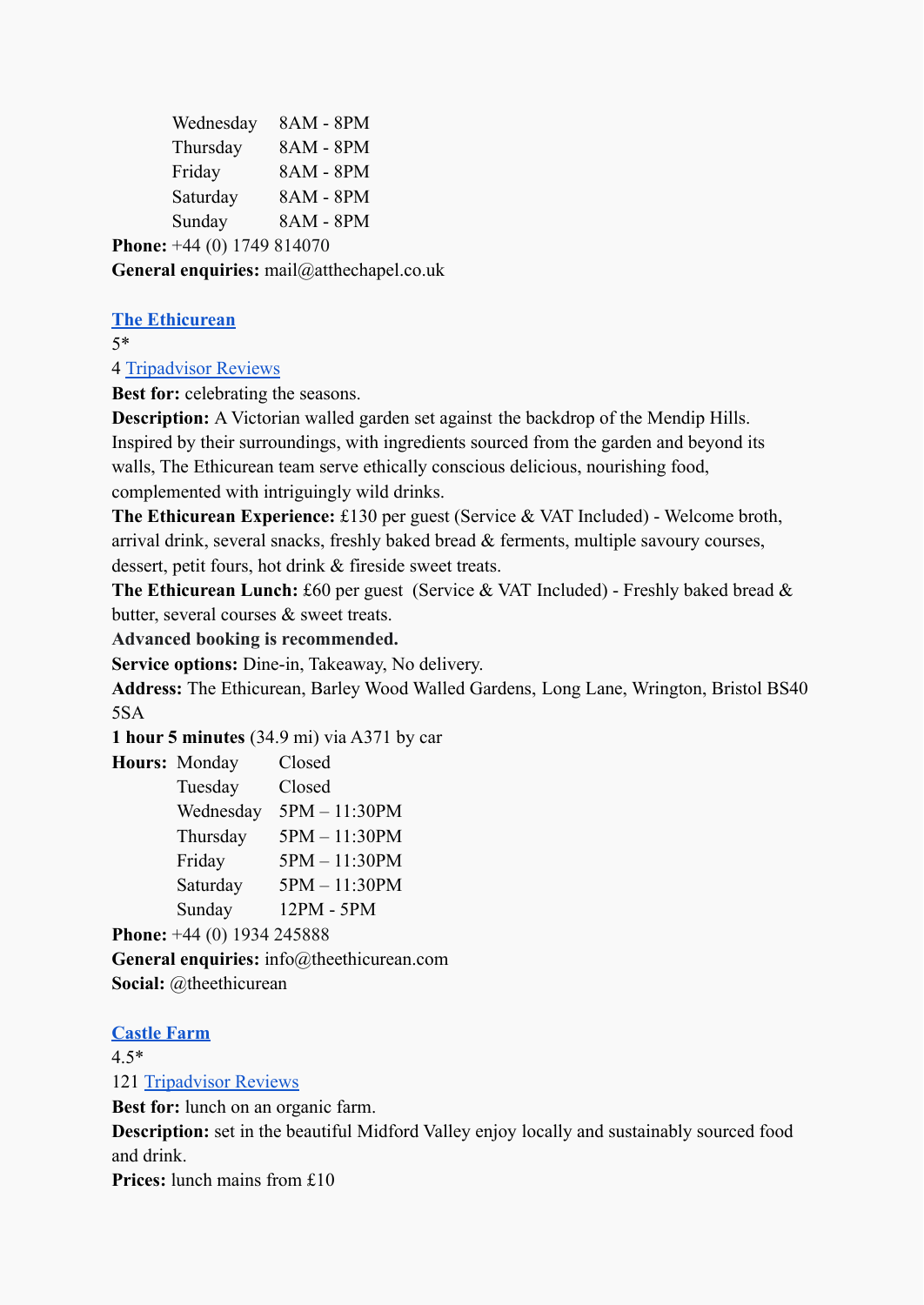**Advanced booking is recommended.**

**Service options:** Dine-in, Takeaway, No delivery. **Address:** Castle Farm, Midford Road, Midford, Bath BA2 7PU **48 minutes** (32.7 mi) via B3092 by car

**Hours:** Monday Closed Tuesday Closed Wednesday 9:30AM - 4PM Thursday 9:30AM - 4PM Friday 9:30AM - 4PM, 6PM - 11PM Saturday 10AM - 4PM, 7PM - 11PM Sunday 12PM - 7PM

**Phone:** +44 (0) 7564 783307

**General enquiries**: castlefarmcafemidford@gmail.com

**[The Pony & Trap](https://www.theponyandtrap.co.uk/)** - currently closed, undergoing refurbishment and will return in 2022. 4.5\*

1479 [Tripadvisor Reviews](https://www.tripadvisor.com/Restaurant_Review-g1869005-d1869002-Reviews-The_Pony_Trap-Chew_Magna_Somerset_England.html)

**Best for:** views of Somerset.

**Description:** 200-year-old British pub with a Michelin star and acclaimed tasting menus. Vegetarian friendly.

**Advanced booking is recommended.**

**Service options:** Dine-in, No takeaway, No delivery. **Address:** The Pony & Trap, Newtown, Chew Magna, BS40 8TQ **56 minutes** (29.1 mi) via A37 and A371 by car

**Phone:** +44 (0) 1275 332627

# **[The Talbot Inn](https://www.talbotinn.com/)**

4.5\*

429 [Tripadvisor Reviews](https://www.tripadvisor.com/Hotel_Review-g1762010-d211338-Reviews-The_Talbot_Inn-Mells_Frome_Somerset_England.html)

**Best for:** Sunday lunch.

**Description:** Established in 1480, The Talbot Inn is a traditional yet stylish coaching inn located in the historic village of Mells in the beautiful Somerset countryside.

**Prices:** Lunch main courses from £13.

**Advanced booking is recommended.**

**Service options:** Dine-in, No takeaway, No delivery.

**Address:** The Talbot Inn, Mells BA11 3PN

**37 minutes** (19.9 mi) via A359 by car

| Hours: Monday | Closed      |
|---------------|-------------|
| Tuesday       | Closed      |
| Wednesday     | 11AM - 11PM |
| Thursday      | 11AM - 11PM |
| Friday        | 11AM - 11PM |
| Saturday      | 11AM - 11PM |
| Sunday        | 11AM - 11PM |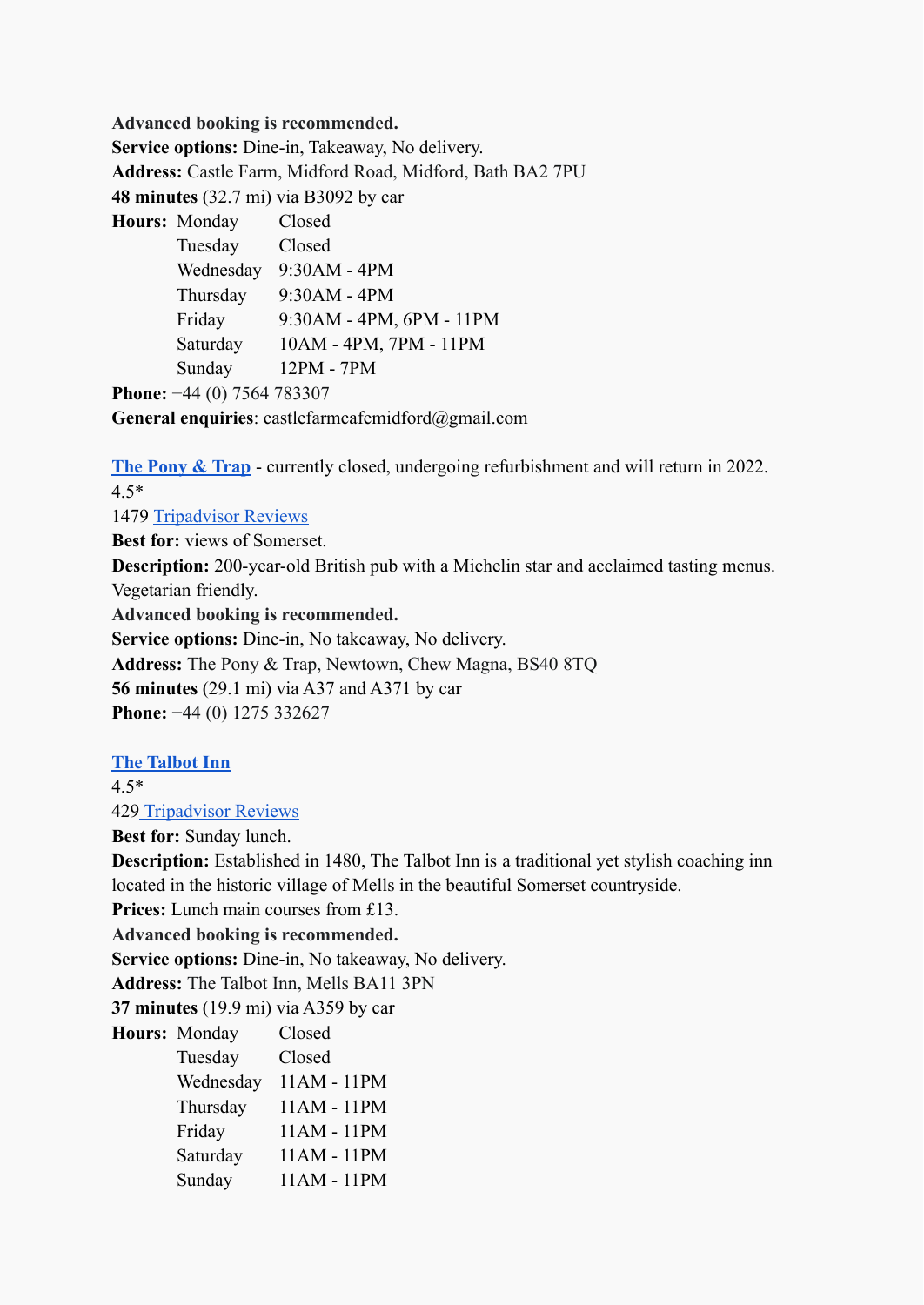**Phone:** +44 (0) 1373 812254 **General enquiries:** info@talbotinn.com

# **[The Garden Cafe at The Newt](https://thenewtinsomerset.com/garden)**

4\*

4 [Tripadvisor Reviews](https://www.tripadvisor.co.uk/ShowUserReviews-g1469149-d17456265-r696557142-The_Newt_in_Somerset-Bruton_Somerset_England.html)

**Best for:** garden lovers.

**Description:** beautiful view over acres of formal gardens designed or retouched by architect Patrice Taravella, with a baroque maze and a Victorian fragrance garden. Inside Ben Bulger, previously of River Cottage, oversees the garden-to-table menu, where big sharing boards of cured meats and [Somerset](https://www.cntraveller.com/location/somerset) cheeses are accompanied by a rainbow of pickles.

**Restaurant Prices:** two courses £23, three courses £28 for lunch.

**Advance booking is essential:** deposit upon booking of £5pp for breakfast and £10pp for lunch.

**Service options:** Dine-in, No takeaway, No delivery.

**Address:** The Garden Café at The Newt in Somerset, Hadspen, Castle Cary BA7 7NG **11 minutes** (6.6mi) via A371 and A357 by car

| Hours: Monday | 9:45AM - 11:15AM, 11:45AM - 4PM |
|---------------|---------------------------------|
| Tuesday       | 9:45AM - 11:15AM, 11:45AM - 4PM |
| Wednesday     | 9:45AM - 11:15AM, 11:45AM - 4PM |
| Thursday      | 9:45AM - 11:15AM, 11:45AM - 4PM |
| Friday        | 9:45AM - 11:15AM, 11:45AM - 4PM |
| Saturday      | 9:45AM - 11:15AM, 11:45AM - 4PM |
| Sunday        | 9:45AM - 11:15AM, 11:45AM - 4PM |
|               |                                 |

**Phone:** +44 (0) 1963 577777

**Booking enquiries:** reservations@thenewtinsomerset.com

# **[Rye Bakery](https://www.rye-bakery.com/bakery-1)**

**Bakery hours:** 

4 \*

94 [Tripadvisor Reviews](https://www.tripadvisor.it/Restaurant_Review-g504128-d12586736-Reviews-Rye_Bakery-Frome_Somerset_England.html)

# **Best for:** noisy children.

**Description:** a local bakery in an old chapel that is the community hub with a bakery, cafe and play space. All dairy and produce is sourced from nearby farms, while fruit and vegetables are grown in the bakery's walled garden outside Frome.

**Service options:** Dine-in, Takeaway, No delivery.

**Bakery address:** Unit 1 Station, Approach, Frome, Somerset, BA11 1RE

**Cafe address:** Rye Bakery, Whittox Lane, Frome, Somerset, BA11 3BY

**33 minutes** (21.7 mi) via B3092 and A303 by car

| Monday    | Closed    |
|-----------|-----------|
| Tuesday   | 8AM - 3PM |
| Wednesday | 8AM - 3PM |
| Thursday  | 8AM - 3PM |
| Friday    | 8AM - 3PM |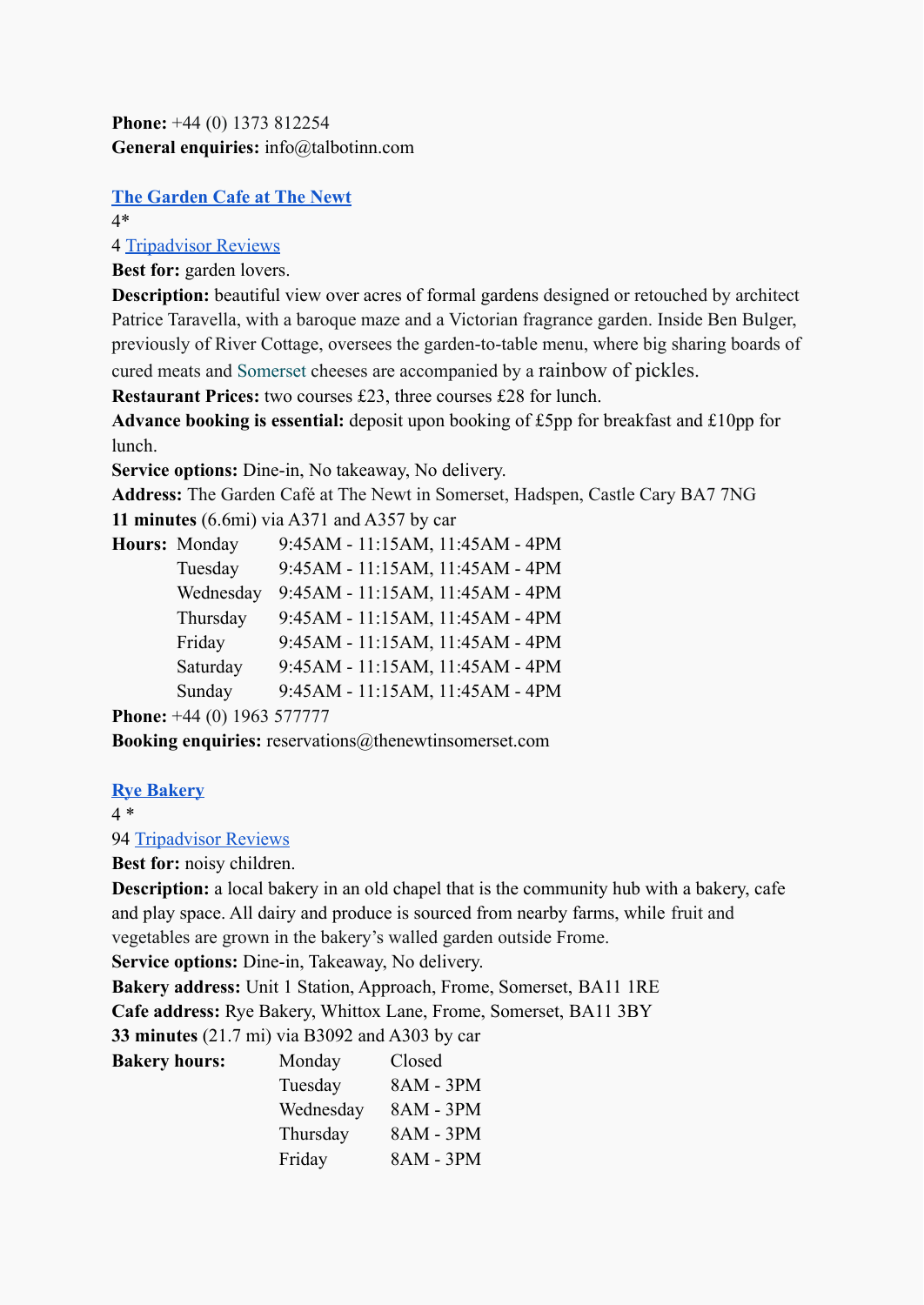|             | Saturday  |        | 8AM - 3PM    |
|-------------|-----------|--------|--------------|
|             | Sunday    |        | 10AM - 3PM   |
| Cafe hours: | Monday    | Closed |              |
|             | Tuesday   |        | 8:45AM - 4PM |
|             | Wednesday |        | 8:45AM - 4PM |
|             | Thursday  |        | 8:45AM - 4PM |
|             | Friday    |        | 8:45AM - 4PM |
|             | Saturday  |        | 8:45AM - 4PM |
|             | Sunday    | Closed |              |
|             |           |        |              |

**Phone:** +44 (0) 7925 830852

**General enquiries:** ryebakeryfrome@gmail.com

# **[The Pig Near Bath](https://www.thepighotel.com/)**

4.5\*

566 [Tripadvisor Reviews](https://www.tripadvisor.co.uk/Restaurant_Review-g6498570-d6561024-Reviews-THE_PIG_near_Bath-Pensford_Somerset_England.html)

**Best for:** a relaxed lunch.

**Description:** a beautiful restaurant in the heart of the Mendip Hills with an impressive kitchen garden. All food is sourced from within a 25-mile radius of the classical Georgian house, with a smokehouse and beehives.

**Restaurant prices:** 25-mi-menu from £16 for mains.

**Advanced booking is recommended.**

**Service options:** Dine-in, No Takeaway, No delivery.

**Address:** The Pig near Bath, Hunstrete House, Pensford, BS39 4NS

**49 minutes** (29.5 mi) via A37 and A371 by car

| Hours: Monday                          | 12PM - 4PM, 6:00PM - 9:30PM |
|----------------------------------------|-----------------------------|
| Tuesday                                | 12PM - 4PM, 6:00PM - 9:30PM |
| Wednesday                              | 12PM - 4PM, 6:00PM - 9:30PM |
| Thursday                               | 12PM - 4PM, 6:00PM - 9:30PM |
| Friday                                 | 12PM - 4PM, 6:00PM - 9:30PM |
| Saturday                               | 12PM - 4PM, 6:00PM - 9:30PM |
| Sunday                                 | 12PM - 4PM, 6:00PM - 9:30PM |
| $\mathbf{A}$ $\mathbf{A}$ $\mathbf{A}$ | 100100                      |

**Phone:** +44 (0) 1761 490490

General enquiries: reservations@thepighotel.com

#### **[Roth Bar & Grill](https://www.rothbarandgrill.co.uk/)**

4 \*

#### **449** [Tripadvisor reviews](https://www.tripadvisor.com/Restaurant_Review-g1469149-d6915826-Reviews-Roth_Bar_Grill-Bruton_Somerset_England.html)

**Best for:** art fanatics.

**Description:** arty bar attached to Bruton's Hauser & Wirth gallery. Michelin Guide. The Good Food Guide 2020.

**Prices:** mains from £15.

**Advanced booking is recommended.**

**Service options:** Dine-in, No Takeaway, No delivery.

**Address:** Roth Bar & Grill, Durslade Farm, Dropping Lane, Bruton BA10 0NL